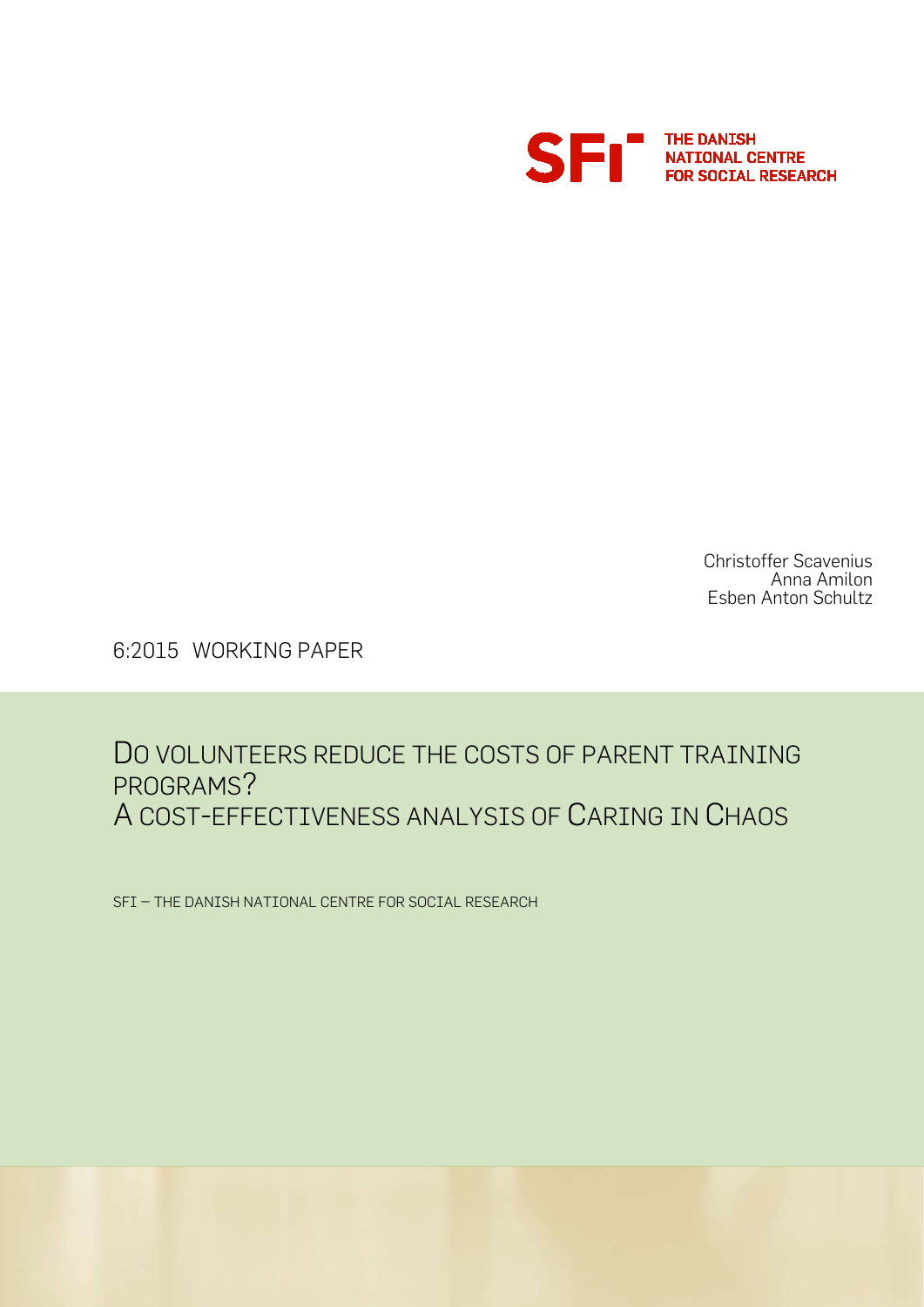# DO VOLUNTEERS REDUCE THE COSTS OF PARENT TRAINING PROGRAMS? A COST-EFFECTIVENESS ANALYSIS OF CARING IN CHAOS

Christoffer Scavenius Anna Amilon Esben Anton Schultz

THE DANISH NATIONAL CENTRE FOR SOCIAL RESEARCH, COPENHAGEN, DENMARK;

Working Paper 6:2015

The Working Paper Series of The Danish National Centre for Social Research contain interim results of research and preparatory studies. The Working Paper Series provide a basis for professional discussion as part of the research process. Readers should note that results and interpretations in the final report or article may differ from the present Working Paper. All rights reserved. Short sections of text, not to exceed two paragraphs, may be quoted without explicit permission provided that full credit, including ©-notice, is given to the source.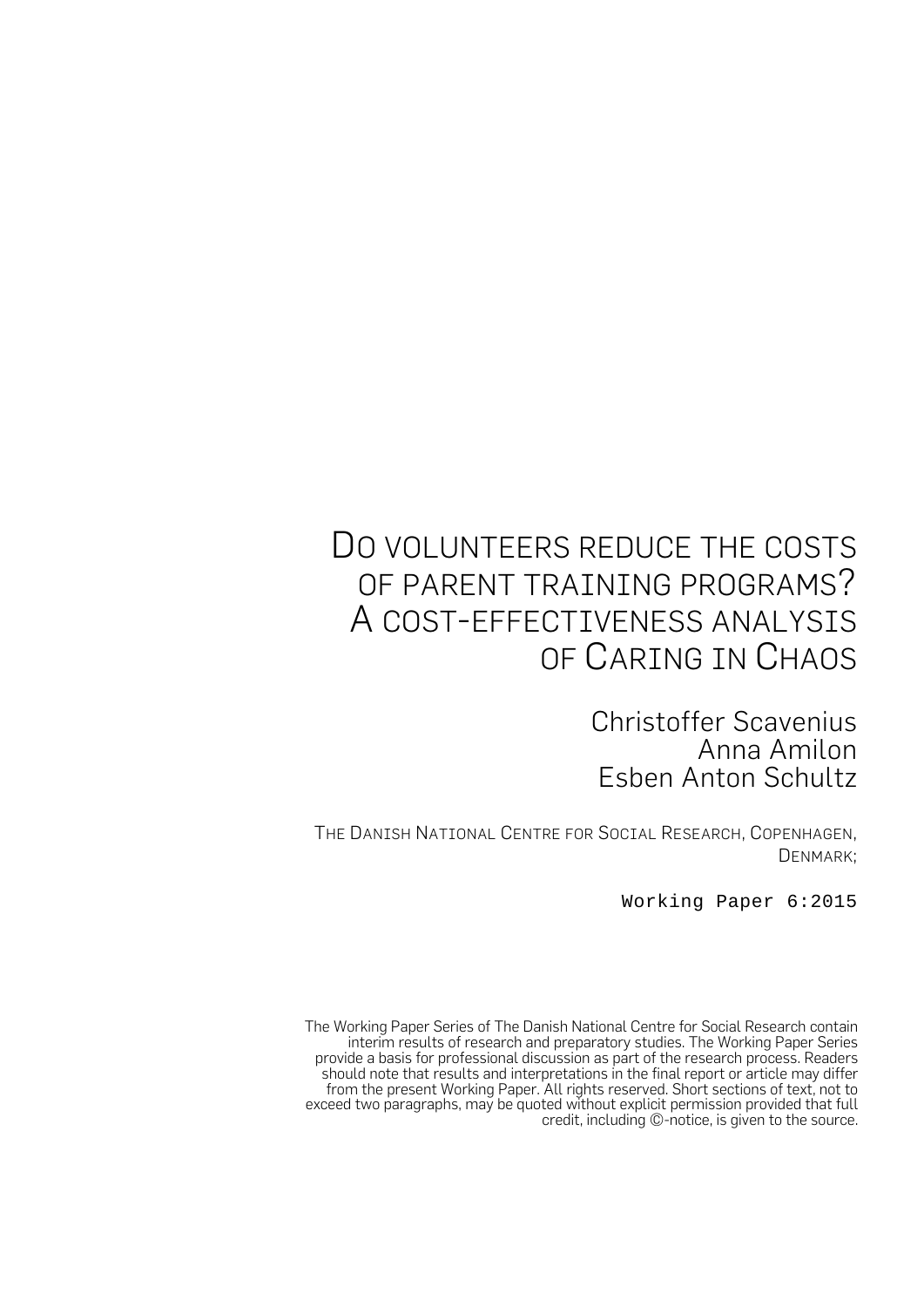### **Do volunteers reduce the costs of parent training programs? A cost-effectiveness analysis of** *Caring in Chaos*

Christoffer Scavenius<sup>\*</sup>

Anna Amilon‡

Esben Anton Schultz†

18 December 2015

\* The Danish National Center for Social Research. Email: [css@sfi.dk](mailto:css@sfi.dk)

‡ The Danish National Center for Social Research. Email: [ame@sfi.dk](mailto:ame@sfi.dk)

† Højbjerre Brauer Schultz. Email: [eas@hbseconomics.dk](mailto:eas@hbseconomics.dk)

Abstract:

ADHD in children has considerable negative consequences for both affected individuals and their families. One way to milden these negative consequences is by offering parents training in how to handle the child's difficulties. However, running parent training programs is associated with substantial costs. This study evaluates the cost-effectiveness of the volunteer-delivered parent training program *Caring in Chaos*. The analyses show that *Caring in Chaos* is as effective as similar programs while the recurrent costs associated with the program are substantially lower than that of (other) similar programs. Although direct comparison is difficult due to different outcome measures being used in comparable studies, our findings suggest that *Caring in Chaos* constitutes a commendable alternative to validated parent training programs such as *Triple P* and *The Incredible Years.*

Word count: 5,004 including footnotes.

Acknowledgements: The authors would like to thank the Danish ADHD-association for supplying the cost data used in this analysis.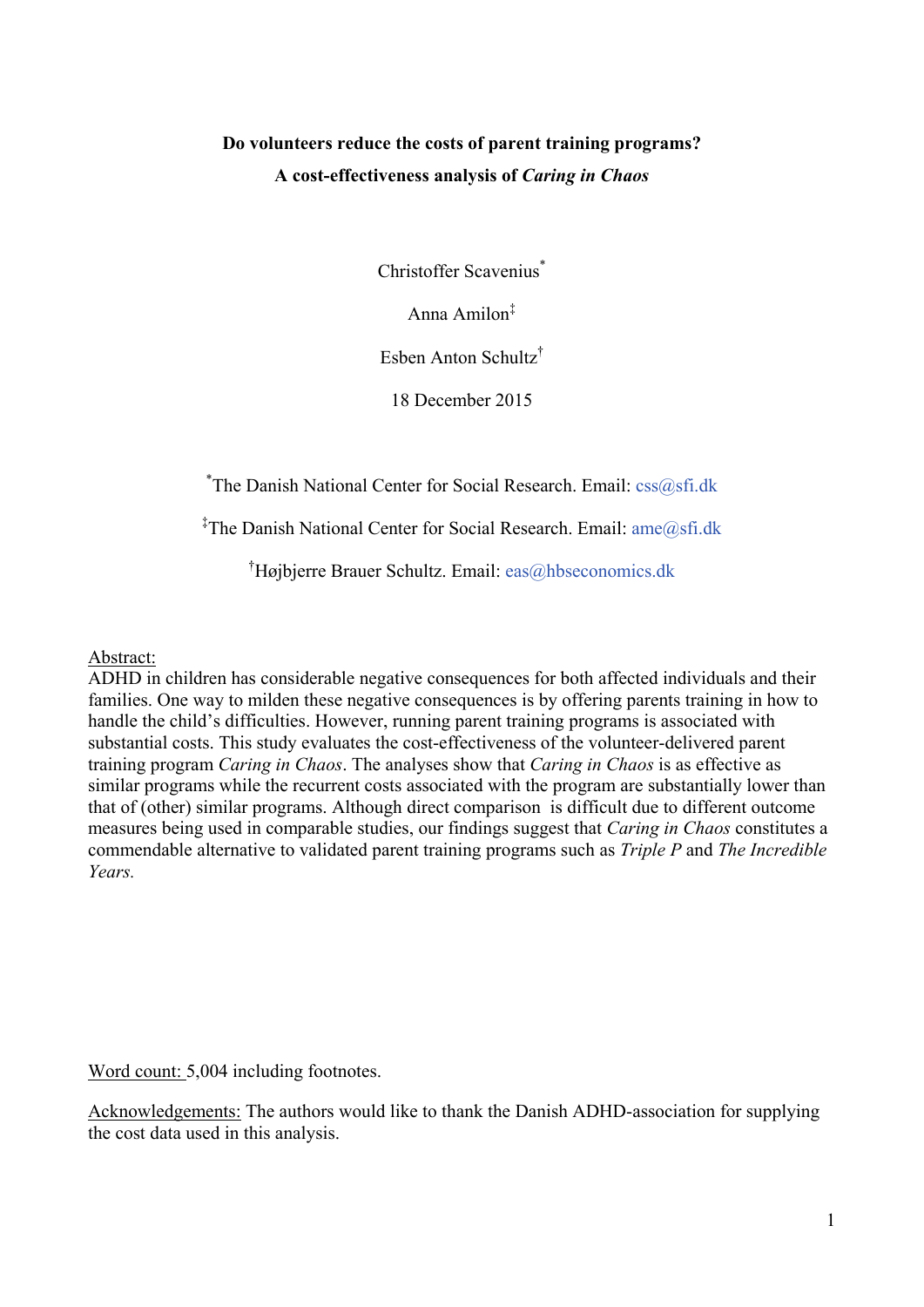#### **Introduction**

ADHD and other similar disruptive behavior in children can, if left untreated, have considerable negative consequences in childhood, adolescence and adulthood. Children with disruptive behavior are more likely to experience conflict with their peers (Nijmeijer et al, 2008), have lower test scores and are more likely to repeat a grade than other children (Currie & Stabile, 2006). ADHD in childhood has also been found to have negative consequences for adult labor market attachment. Fletcher (2014) reports a 10-14 percentage point reduction in employment and a 33 percent reduction in earnings for individuals diagnosed with ADHD in childhood compared to their (undiagnosed) siblings. Moreover, adults with ADHD are more likely to use illegal substances and to be involved in criminal activity (Sonuga-Barke et al., 2013).

In addition to these negative consequences on the individual level, disruptive behavior in children also affects their family members negatively. Families with a child with ADHD experience more conflicts and have a more stressful life (DuPaul et al., 2001). Furthermore, ADHD in children is associated with increased disturbances in family and marital functioning, disrupted parent–child relationships and reduced parenting self-efficacy (Johnston & Mash, 2001).

It is therefore not surprising that ADHD incurs substantial economic costs for societies and individuals. Doshi et al. (2012) estimate that the annual incremental costs of ADHD in the US range from \$143 billion to \$266 billion, mainly stemming from productivity and income losses, but also from the health care and educational sectors. Chorozoglou et al. (2015) show that preschoolers who were rated as hyperactive by their parents had 17.6 times higher service use costs per annum compared to non-hyperactive controls.

Parenting is a key determinant in child behavior and parent training programs, that teach parents to encourage positive and pro-social behavior, have been found to influence children with ADHD or similar disruptive behavior positively (see e.g. Charach et al., 2013; Chronis et al., 2004). These programs can incur considerable costs to societies, although they are, in general, found to be cost effective (see e.g. Edwards et al. 2007; Honeycutt et al, 2015; O'Neill, 2013; Stevens, 2014). Parent training programs are generally delivered by specially trained mental health care professionals which there is currently a shortage of (see e.g. Thomas et al., 2009; Tolan & Dodge, 2005; Walker et al., 2015; Cunningham, 2009). This shortage is likely to become more pronounced in the coming years, as the number of children diagnosed with ADHD is increasing rapidly. For instance, the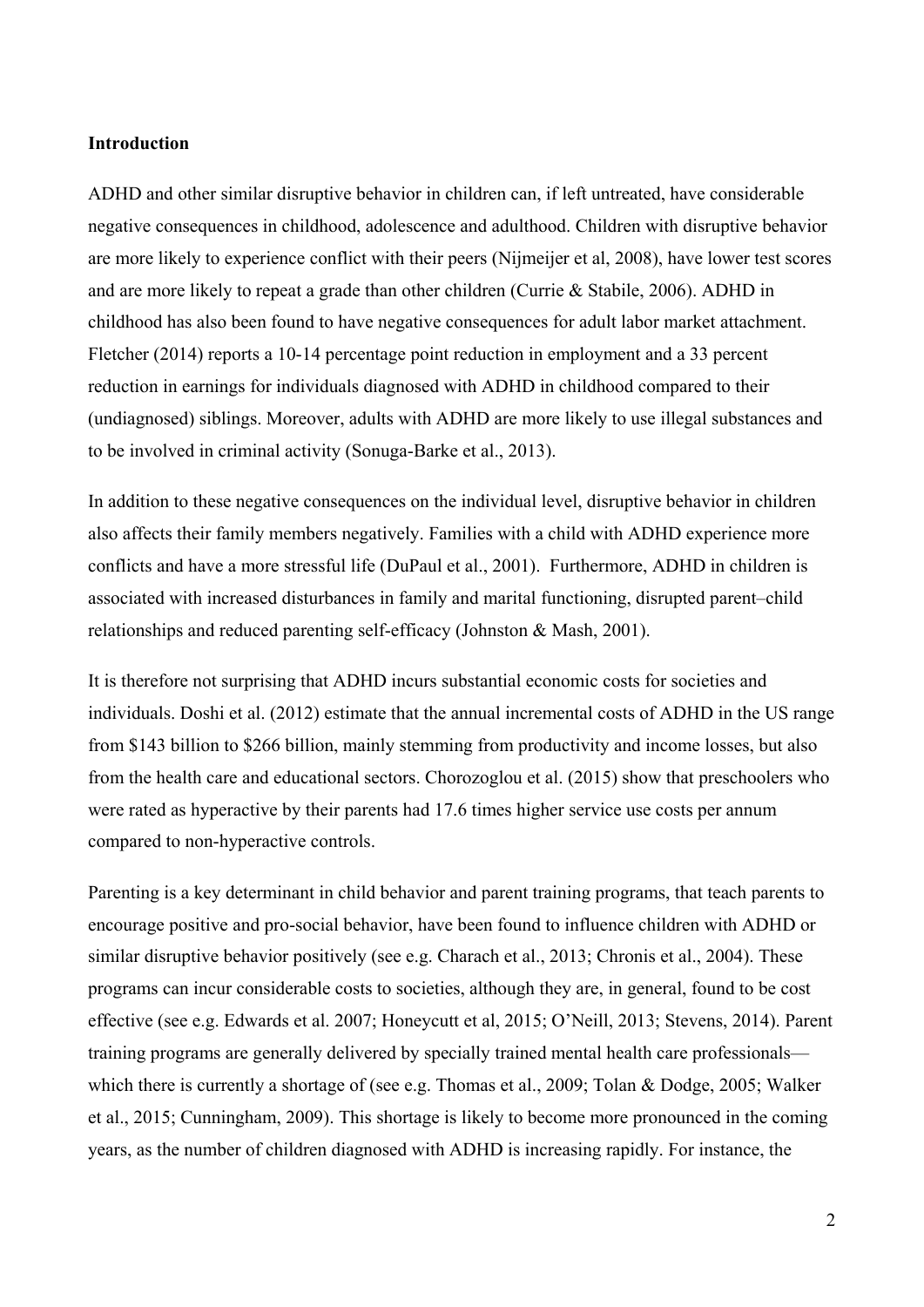number of children diagnosed with ADHD in Denmark increased by 800 percent from 2001 to 2011, and the situation is similar in many other developed countries (Due et al, 2014). One novel way to tackle the scarcity of mental health professionals, and to make sure that as many parents as possible receive treatment, is through the use of specially trained volunteers. The use of volunteers as a means to promote mental and emotional well-being has e.g. been encouraged by the US Surgeon General who emphasizes access to volunteer-based support groups as a measure to improve mental health in the US (Surgeon General, 2014). Christensen & Scavenius (2015) show that the Danish parent training program *Caring in Chaos*, delivered by volunteers, has significant positive effects on both parents' and children's outcomes. This study investigates the cost effectiveness of *Caring in Chaos* and compares it to that of similar programs. We conclude that the non-recurrent costs of delivering *Caring in Chaos* where signify lower than the non-recurrent costs of delivering similar programs while the program was as efficient as comparable parent training programs as measured by the development in the *Parenting Sense of Competence Scale* (PSOC). The incremental cost effectiveness ratio for a one standard deviation increase in the PSOC score was 11,946 Danish kroner and the probability of *Caring in Chaos* being cost-effective (compared with no treatment) would exceed 90% provided the willingness to pay threshold for such an increase was at least 15,559 Danish kroner per treated family.

#### **Methods**

#### *The intervention*

*Caring in Chaos* (*Kærlighed i Kaos*) is a manual based parent training program developed by the Danish ADHD-Association (*ADHD-foreningen*) in 2011, directed at parents of children between three and nine years of age who have either been diagnosed with ADHD or have similar difficulties, according to the parents, but have not been diagnosed.

*Caring in Chaos* is structured around a schedule with 12 weekly sessions on workday evenings, for small groups of parents. Parents are taught various parenting skills designed to tackle the child's difficulties. The program schedule and manual build on research in parent training and the Danish ADHD-association's experience with these families' problems, focusing on three core elements: psychoeducation, positive behavior, and tools for conflict prevention. During the first 1-2 sessions, parents learn about the ADHD diagnosis and how ADHD affects child development. The ensuing 3- 4 sessions teach parents to notice and praise the child's positive behavior rather than correcting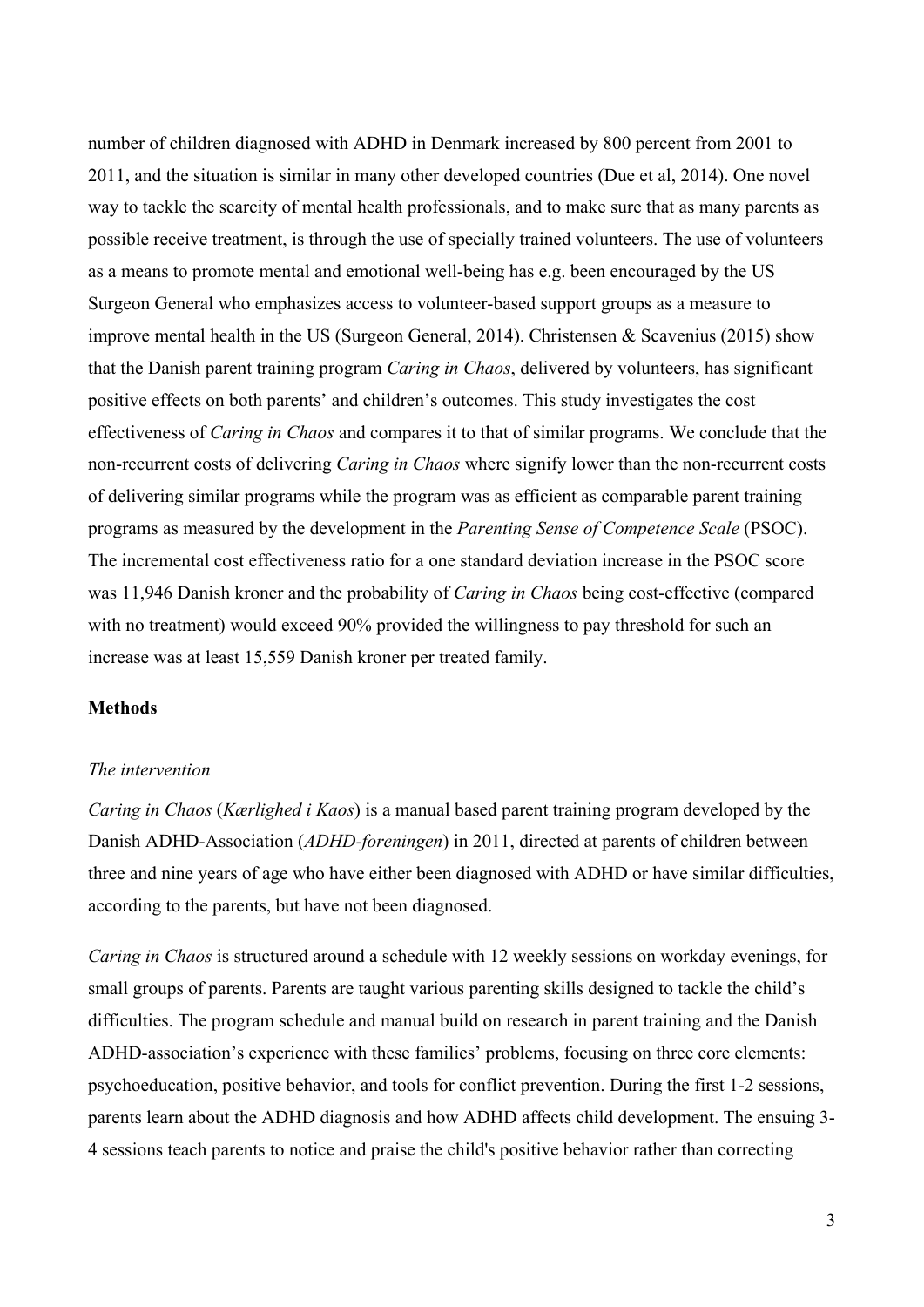antisocial, aggressive or bad behavior. Scaffolded by these first elements, parents use the final 5-6 sessions to learn and practice rearing tools for preventing and handling conflicts; for example, explicit communication, visual planning, predictable daily routines, firm rearing, and use of mild to moderate consequences (time-outs) or rewards (contingency management). Each session lasts 2 ½ hours, except the first and the final session, which last an additional hour each to allow for greetings and farewells. Participants participate as a couple—typically both biological parents, or a parent and a step-parent, but e.g. grandparents, aunts and uncles and friends of the parent(s) can also participate, as long as both participants are involved in the upbringing of the child, thereby enabling participants to discuss the course material and to encourage each other to use the exercises and tools at home (see Christensen & Scavenius, 2015 for details).

The overall elements of *Caring in Chaos* thus resemble evidence-based parent training programs, such as *Triple P* (*Positive Parenting Program*) and *The Incredible Years*, but one novelty of *Caring in Chaos* is that all trainers are volunteers. By using volunteers, the previously mentioned shortage of educated staff is avoided as more trainers can easily be recruited and educated if there is demand. In addition, we show that by using volunteers, the costs of running *Caring in Chaos* is significantly lower than the costs of running similar programs delivered by professionals.

#### *Study design*

This economic evaluation is based on a randomized controlled trial with a waiting list design. The volunteers that functioned as trainers in the randomized controlled trial of *Caring in Chaos* were recruited via the Danish ADHD-association's network and through advertisements in Danish national newspapers. Aspiring volunteers were required to have experience, via education or work, within a field relevant to the chore elements of *Caring in Chaos*, such as pedagogy, social work or health (also retirees with relevant previous experience were considered eligible). It was emphasized in the recruitment advertisements that teaching experience and previous knowledge of ADHD was an advantage. It was necessary to recruit and educate 48 volunteer trainers to carry out the course and 260 volunteers applied. Most of the selected volunteers were teachers or psychologists, but also e.g. ADHD-coaches, pedagogues and nurses were recruited. The trainers were educated during three consecutive weekends, and the education focused on general knowledge about ADHD (taught by an MD), the content of the manual and the role as trainer (taught by a psychologist, consultants from the ADHD-association and from a trainer from the *Caring in Chaos* pilot project). In addition to these professional educators, group leaders from the ADHD-association helped with the training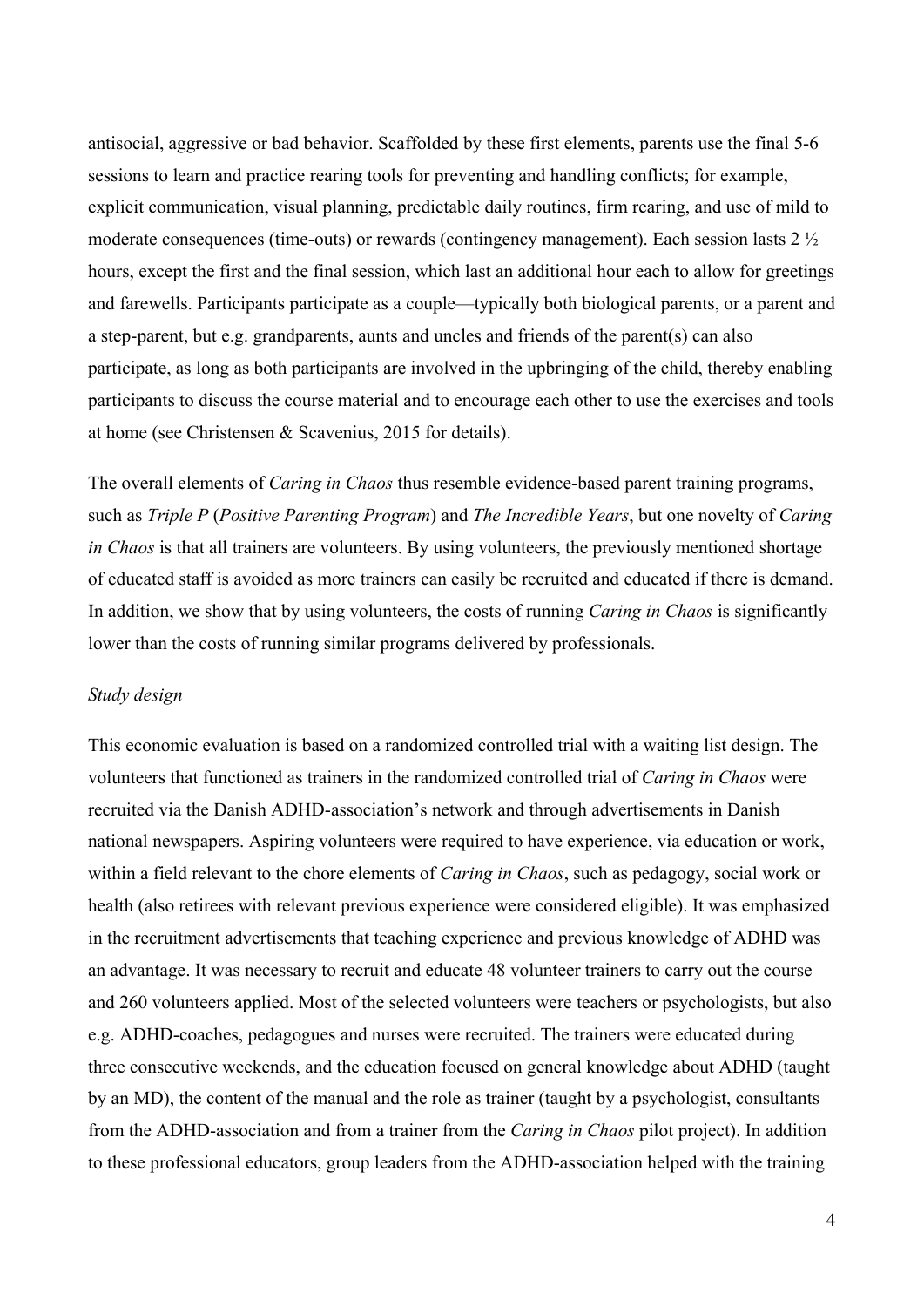of the volunteers. Towards the end of the education, the volunteer-trainers were required to deliver parts of the course to their peers, the educators and the group leaders and where evaluated on their performance.

The participating parents were recruited to *Caring in Chaos* via advertisements in Danish local and national newspapers, via the Danish ADHD-association's web-page and the association's newsletter and via banners on all Danish elementary schools' internal web-pages. Parents signed up for the course by submitting an on-line questionnaire. To avoid distractions during training, couples participated without their children, and to avoid cancellations and dropouts, they were offered practical and economic support to find and hire a child minder. Participation was free of charge and parents were offered a snack or light meal during the training schedule. The course was offered in twelve Danish cities throughout the country and between three and seven couples participated at each location. [1](#page-6-0)60 participants (and 80 target children<sup>1</sup>) were randomized to the treatment, and 162 participants (and 81 target children), to the waiting list. Baseline data was collected in November 2013. The treatment group received the intervention between January and March 2014 and the first follow-up took place in April 2014 (81% of the sample, 121 treated and 141 controls, responded). The second follow-up took place in August 2014 (70.8% of the sample, 100 treated and 126 controls, responded). Thereafter, the control group received the intervention (in October to December 2014) and the third follow-up took place in January 2015 (50%, 81 treated and 80 controls participated). In this cost-analysis, we focus on the development that occurred from baseline to second follow-up.

#### *Outcome measures and characteristics of the study families*

The effects of *Caring in Chaos* were measured on various validated psychometric instruments that were translated into Danish. In this cost analysis, we focus on the *Parenting Sense of Competence Scale* (PSOC). The PSOC scale is a validated measure of parental competence and focuses on two dimensions: Satisfaction and Efficacy. It is a 16 item Likert-scale questionnaire (on a six point scale ranging from *strongly agree* [1] to s*trongly disagree* [6]), with nine questions under satisfaction and seven under efficacy. The satisfaction section examines the parent's anxiety, motivation and frustration, while the efficacy section looks at the parent's competence, capability levels, and

<span id="page-6-0"></span><sup>&</sup>lt;sup>1</sup> The target child is defined by the parents at registration and is between 3-9 years old and has, according to the parents, ADHD or similar behavioral difficulties.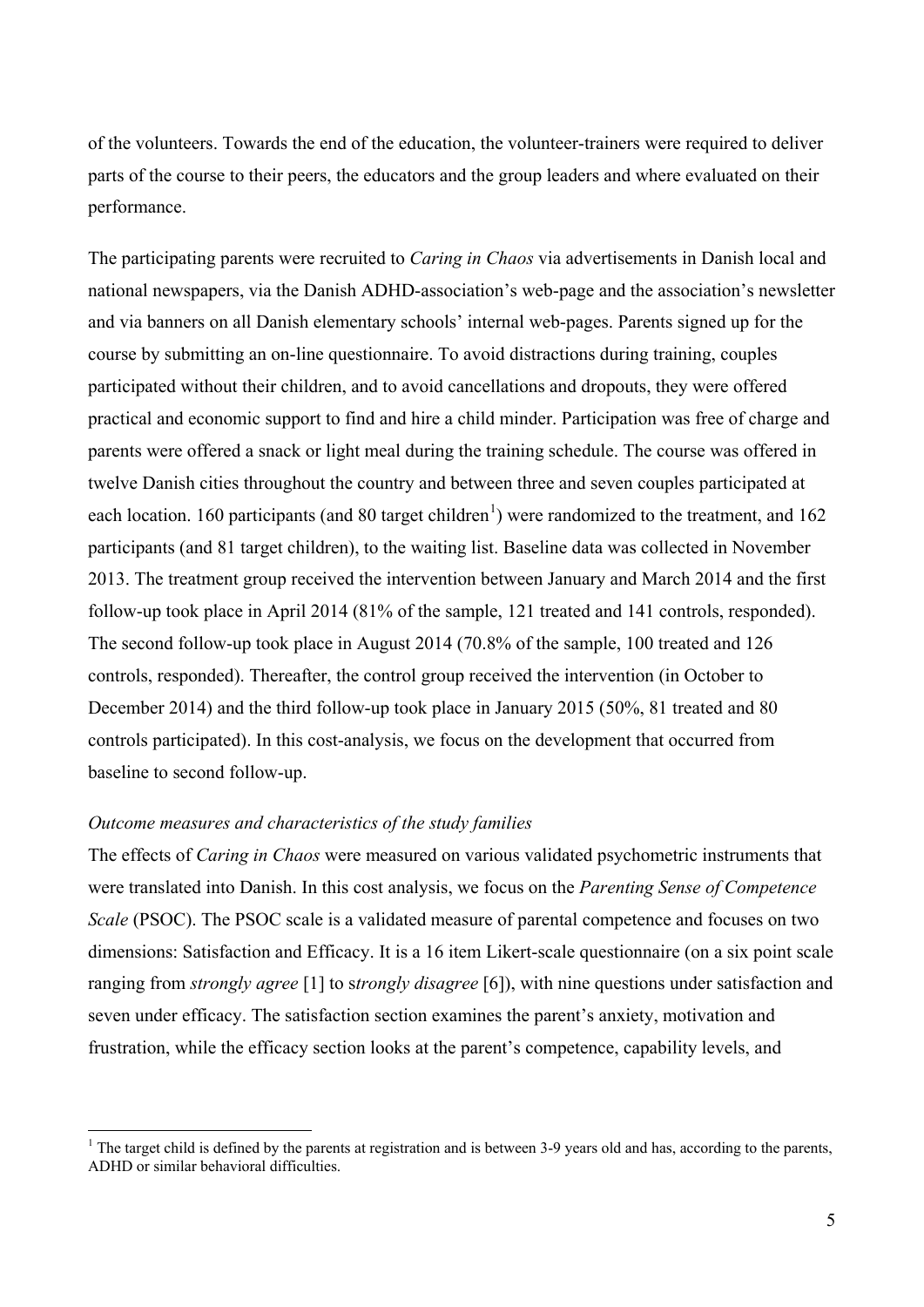problem-solving abilities in their parental role. The total score over the 16 items, which we focus on here, gives the parent's total value of his or her parenting competences.

Table 1 presents summary statistics by treatment status for the participants and the target children at baseline. As expected, given randomized allocation, there are few significant differences in the demographic characteristics of the families across groups. Importantly, the pre-intervention PSOC score is balanced.

| siatus. Omess siated omei wise, figures are numbers (percentages) of participants. |              |                  |         |            |                      |  |
|------------------------------------------------------------------------------------|--------------|------------------|---------|------------|----------------------|--|
|                                                                                    |              | <b>Treatment</b> | Control |            | P-value for equality |  |
|                                                                                    |              |                  |         |            | across groups        |  |
| Participants                                                                       |              |                  |         |            |                      |  |
| Woman                                                                              | 85           | (53)             | 87      | (54)       | 0.92                 |  |
| Age                                                                                |              | 42.2 years       |         | 41.9 years | 0.72                 |  |
| Biological parent                                                                  | 130          | (81)             | 131     | (81)       | 0.93                 |  |
| More than one child                                                                | 136          | (85)             | 140     | (86)       | 0.72                 |  |
| Other children with a diagnosis                                                    | 34           | (21)             | 20      | (12)       | $0.03*$              |  |
| Parent has ADHD <sup>1</sup>                                                       | 42           | (26)             | 42      | (26)       | 0.95                 |  |
| In education                                                                       | 6            | (4)              | 6       | (4)        | 0.98                 |  |
| Employed                                                                           | 86           | (54)             | 98      | (60)       | 0.22                 |  |
| Unemployed                                                                         | 16           | (10)             | 28      | (17)       | 0.07                 |  |
| 9-10 years of schooling                                                            | $\mathbf{0}$ | (0)              | 4       | (2)        | $0.05*$              |  |
| 10-12 years of schooling                                                           | 38           | (24)             | 48      | (30)       | 0.23                 |  |
| 13-15 years of schooling                                                           | 68           | (43)             | 68      | (42)       | 0.92                 |  |
| 15-17 years of schooling                                                           | 18           | (11)             | 18      | (11)       | 0.97                 |  |
| 18-20 years of schooling                                                           | 6            | (4)              | 2       | (1)        | 0.15                 |  |
| Parent sense of competence scale <sup>2</sup>                                      |              |                  |         |            |                      |  |
| Satisfaction                                                                       | 32.8         | 6.0              | 33.4    | 7.3        | 0.40                 |  |
| Efficacy                                                                           | 22.9         | 5.1              | 23.4    | 4.7        | 0.36                 |  |
| Competences                                                                        | 55.6         | 9.5              | 56.78   | 10.0       | 0.30                 |  |
| Number of participants                                                             | 160          |                  | 162     |            |                      |  |
| <b>Children</b>                                                                    |              |                  |         |            |                      |  |
| <b>Boy</b>                                                                         | 66           | (83)             | 61      | (75)       | 0.65                 |  |
| Age                                                                                |              | 7.1 years        |         | 7.0 years  | 0.79                 |  |
| ADHD diagnosis                                                                     | 57           | (71)             | 55      | (68)       | 0.65                 |  |
| Age when diagnosed with ADHD                                                       |              | 6.1 years        |         | 6.2 years  | 0.80                 |  |
| Other diagnosis                                                                    | 23           | (29)             | 23      | (28)       | 0.96                 |  |
| Child's behavior indicator <sup>3</sup>                                            | 2.2          | 0.5              | 2.2     | 0.5        | 0.97                 |  |
| Number of target children                                                          | 80           |                  | 81      |            |                      |  |

**Table 1.** Demographic characteristics of the participants and target children by treatment group status. Unless stated otherwise, figures are numbers (percentages) of participants.

 $* p < 0.05$ .

<sup>1</sup>Parents are defined has having ADHD based on their answers to the ASRS-questionnaire.<br><sup>2</sup>These figures are the average seers and standard daviation for the perties participants' appurers to

<sup>2</sup>These figures are the average score and standard deviation for the participants' answers to the Parent sense of competence (PSOC) questionnaire at baseline.

<sup>3</sup>These figures are the average score and standard deviation for the parents' evaluation of the child's behavior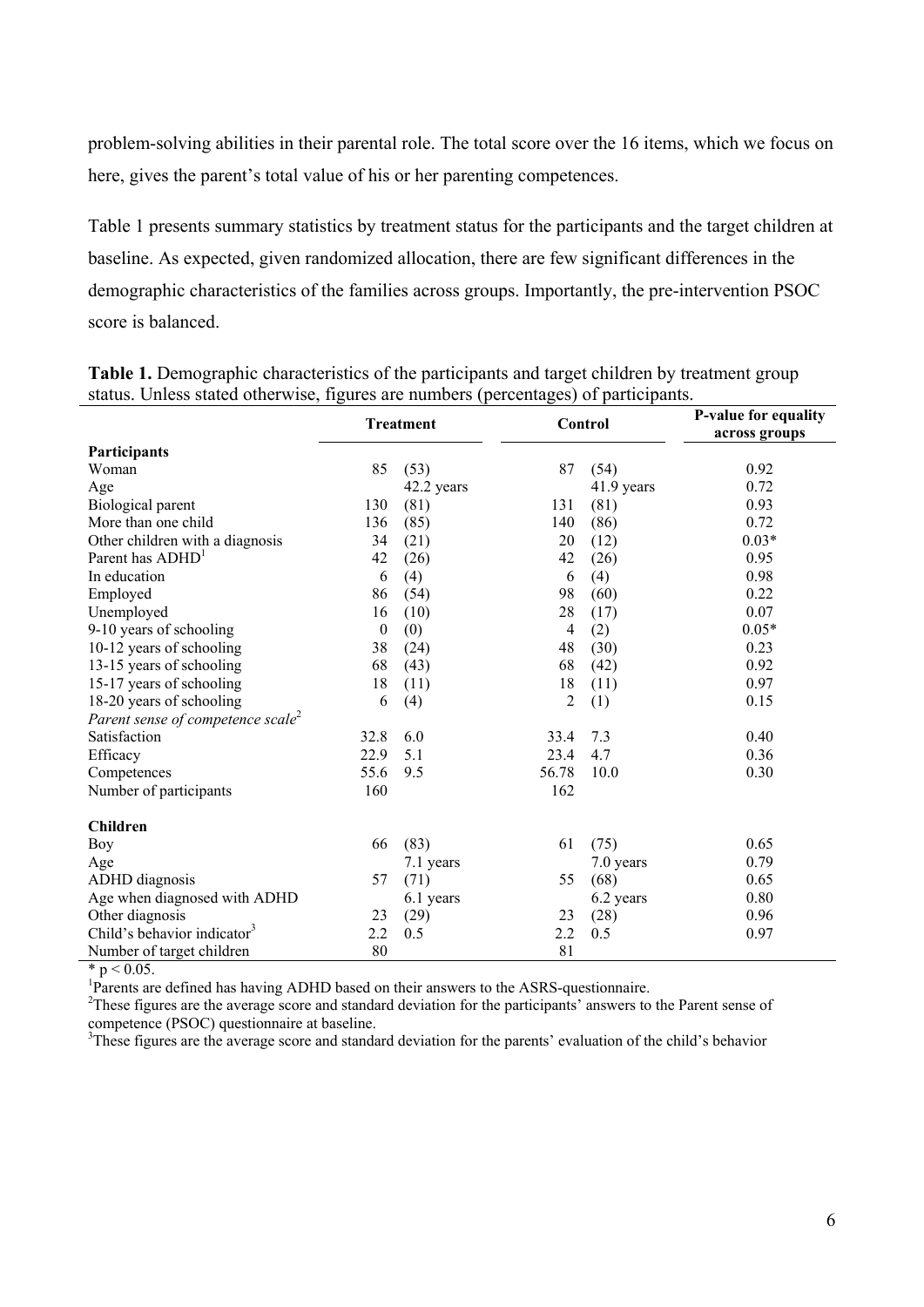#### *Impact of program on the parents' sense of competence scale*

Table 2 shows the development in the total PSOC score and in its two subscales for the treatment and control group from November 2013 (baseline) to August 2014 (second follow-up). The table shows that the PSOC score improves for both groups over all three items, but much more so for the treatment group than for the control group. The total parenting competences increase by 0.72 standard deviations more in the treatment than in the control group from baseline to second followup, which correspond to 8.42 points on the scale. The corresponding effect is 4.79 points on the satisfaction subscale and 3.43 points on the efficacy subscale (not shown in Table 2). These effects can be compared to those of similar parenting programs. Bor et al. (2002) report a 10.77 points improvement of the *Triple P* program on the competences scale, [2](#page-8-0) whereas Gardner et al. (2006) report a 5.4 points improvement on the same scale for *The Incredible Years.* Trillingsgaard et al. (2014) report improvements of 5.40 points and 3.75 points respectively for the satisfaction and efficacy subscales for *the Incredible Years* program, and Pisterman et al. (1992) report improvements of 4.3 for both scales. We therefore conclude that *Caring in Chaos* is, by and large, as efficient as other similar programs evaluated in the literature.

| <b>THEIR FIGURE IS NOT THE LATE OF A SET OF A SET OF A SET OF A SET OF A SET OF A SET OF A SET OF A SET OF A SET O</b> |           |             |                    |         |  |  |  |  |  |
|------------------------------------------------------------------------------------------------------------------------|-----------|-------------|--------------------|---------|--|--|--|--|--|
|                                                                                                                        |           | At baseline | 9 months follow-up |         |  |  |  |  |  |
|                                                                                                                        | Treatment | Control     | Treatment          | Control |  |  |  |  |  |
| Satisfaction subscale                                                                                                  | 4.93      | 5.03        | 5 77               | 5.28    |  |  |  |  |  |
| Efficacy subscale                                                                                                      | 6.04      | 6.15        | 6.70               | 6.17    |  |  |  |  |  |
| Parenting sense of competences scale (PSOC)                                                                            | 6.57      | 6.45        | 6.76               | 7.36    |  |  |  |  |  |
| Change, PSOC (follow-up $-$ baseline)                                                                                  |           |             | 0.91               | 0.19    |  |  |  |  |  |
| Difference-in-difference, PSOC                                                                                         |           |             | 0.72               |         |  |  |  |  |  |

**Table 2.** Development in the total PSOC score and in its two subscales (standard deviations).

Standard deviations are clustered at the family-level.

#### **Cost data**

This study examines costs from the program provider's perspective, in this case the Danish ADHD association. Consequently, we do not include costs incurred by the children in e.g., the health, social care and special education sectors. Table 3 summarizes the costs associated with the program, as reported by the ADHD-association, divided by non-recurrent costs (such as program development costs), group set-up costs and recurrent group running costs. The recurrent group set-up costs are the costs associated with recruiting and educating volunteer trainers for the program and are probably higher here than would be the case if the program was to be repeated, as trained volunteers potentially could repeat the program several times (and many of them also expressed an interest in

<span id="page-8-0"></span><sup>&</sup>lt;sup>2</sup> This figure is a simple difference-in-difference calculated by us based on Bor et al.'s (2002) descriptive data.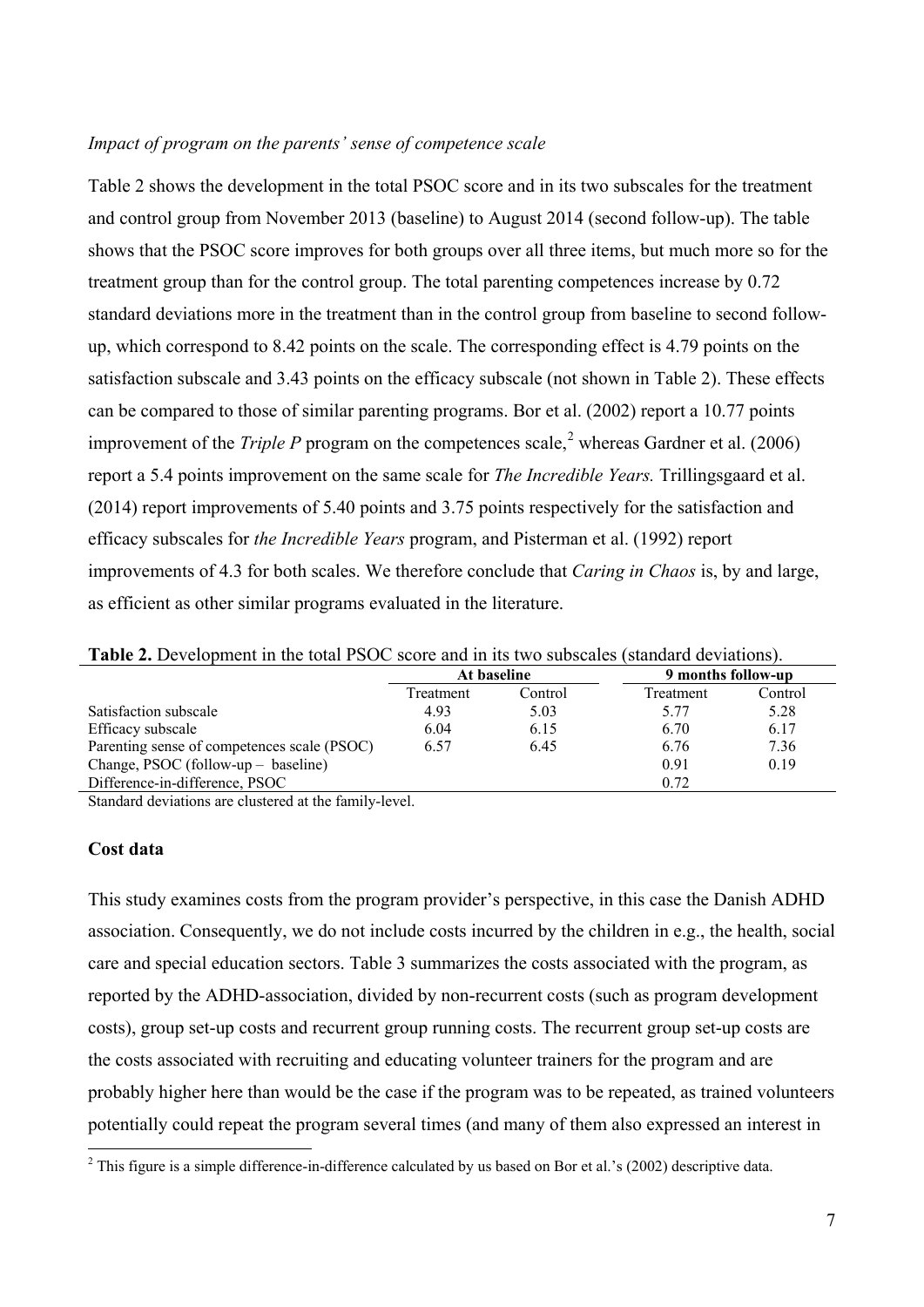doing so). Advertising for recruiting volunteers would also not be necessary if the program was to be repeated, as there was a large surplus of potential volunteers that expressed an interest in the program after the first round of recruitment.

Table 3 shows that the mean cost per treated child, including non-recurrent and recurrent costs, is 16,992 Danish kroner*,* whereas the total non-recurrent cost per child is 8,601 Danish kroner*.* If we only include the recurrent group running costs (and assume that all volunteers are willing to participate as trainers for a second round of the program), the costs per child would be 6,175 Danish kroner per child. These costs can be compared to those reported in Edwards et al. (2007) who find that the recurrent costs of delivering *The Incredible Years* parent training program in the UK is £1,063.64 (2007), which is equivalent to approximately 13,460 Danish kroner (2015). Moreover, O'Neill et al (2013) find that the recurrent costs of delivering the same program in Ireland is  $\epsilon$ 1,463 (2011), which is equivalent to approximately 11,[3](#page-9-0)90 Danish kroner (2015).<sup>3</sup> Thus, as expected, *Caring in Chaos* has a lower non-recurrent cost than comparable programs that are not delivered by volunteers.

| <b>Non-recurrent initial costs</b>           |           |
|----------------------------------------------|-----------|
| Program development                          | 414,114   |
| Meetings and administration                  | 257,152   |
| Subtotal                                     | 671,266   |
| Recurrent group setup costs                  |           |
| Advertisements for recruitment of volunteers | 15,853    |
| Expert educators' salaries                   | 60,146    |
| Expert educators' mileage                    | 19,600    |
| Volunteers' mileage                          | 3,250     |
| Venue rental and refreshments                | 95,187    |
| Subtotal                                     | 194,034   |
| <b>Recurrent group running costs</b>         |           |
| Advertisements for recruitment of parents    | 15,853    |
| Volunteers' mileage                          | 60,642    |
| Child minding service                        | 166,397   |
| Supervision                                  | 61,142    |
| Venue rental and refreshments                | 190,000   |
| Subtotal                                     | 496,141   |
| <b>Total</b>                                 | 1,359,334 |
| Total cost per child                         | 16,992    |
| Total recurrent cost per child               | 8,601     |

|                 |  |  |  |  |  | Table 3. Total costs and costs per child of running the program for the treatment group (2015) |  |
|-----------------|--|--|--|--|--|------------------------------------------------------------------------------------------------|--|
| Danish kroner). |  |  |  |  |  |                                                                                                |  |

<span id="page-9-0"></span> $3$  It is unclear which year's prices the costs in Edwards et al. (2007) and O'Neill et al. (2013) are calculated in. We have assumed that the prices are from the year that the respective study was first published (online).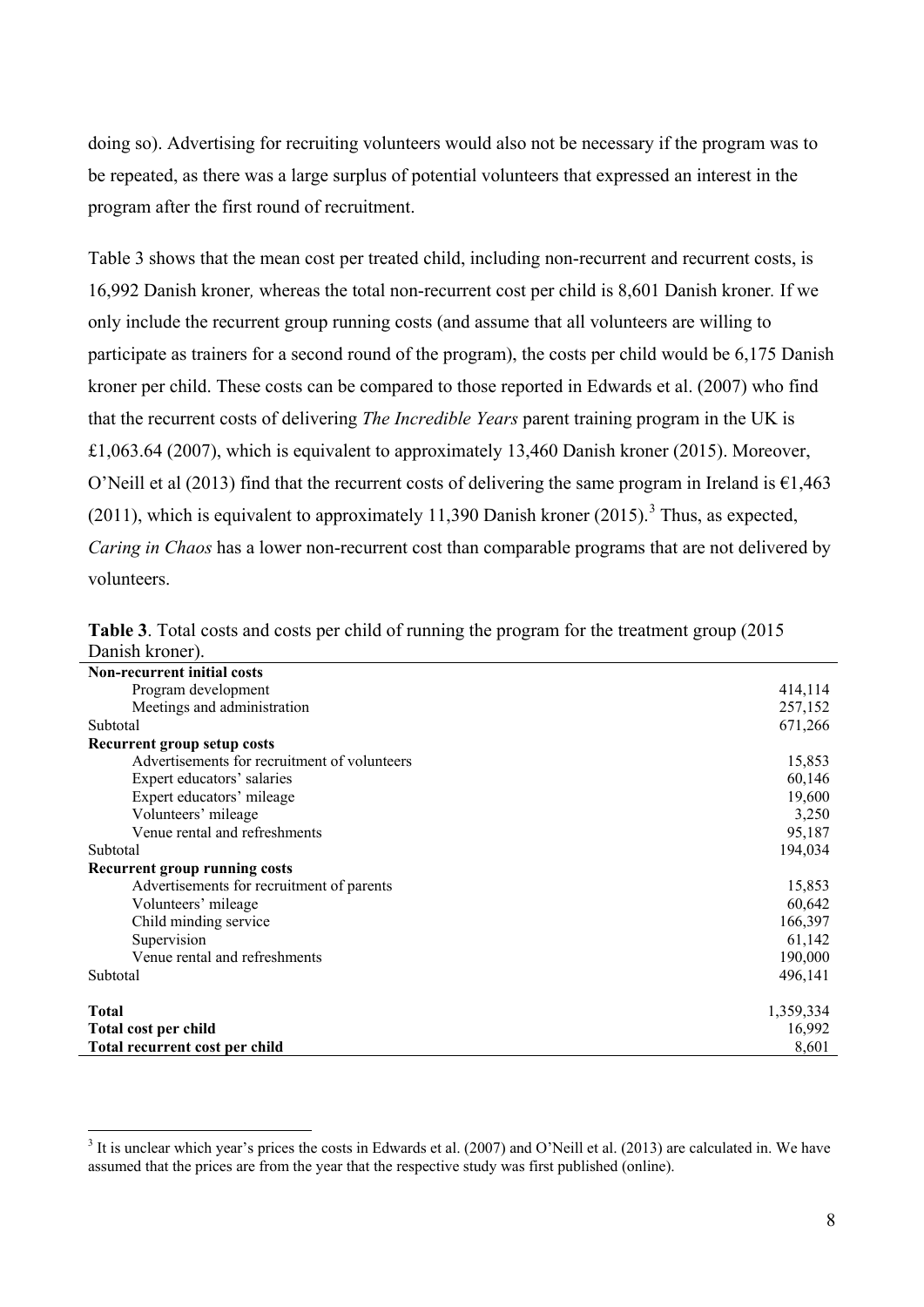#### **Bootstrapping and cost effectiveness acceptability curve**

We now move on to an analysis of the cost effectiveness of the program. When the data on outcomes and costs are combined, we estimate an incremental cost effectiveness ratio for the PSOC score of 11,9[4](#page-10-0)6 Danish kroner.<sup>4</sup> The bootstrap yielded a mean estimate of 12,489 Danish kroner (95% confidence interval [7,806; 17,171]), which is close to our basic calculation figure. The figures are calculated with a 10,000 replication bootstrap (Drummond et al., 2005). Figure 1 shows the cost effectiveness plane for the 10,000 replication bootstrap. As both costs and effects are positive for all observations, the points of the cost-effectiveness plane all fall within the north-east quadrant of the cost-effectiveness plane. Figure 2 shows the corresponding cost effectiveness acceptability curve for the PSOC score. The cost effectiveness acceptability curve illustrates the uncertainty surrounding the point estimate of cost-effectiveness.





From Figure 2, we infer that the probability of *Caring in Chaos* being cost-effective compared with no treatment would exceed 90% provided the willingness to pay threshold for a one standard deviation increase in the PSOC score was at least 15,559 Danish kroner per family. This probability falls to 75% if the threshold is reduced to 13,709 Danish kroner per family and rises to 95% if the threshold increases to 16,892 Danish kroner per family*.*

<span id="page-10-0"></span> <sup>4</sup> In this case, the control group received no treatment. To calculate the incremental cost effectiveness ratio of *Caring in Chaos,* we use the control group's development from baseline to the August follow-up (presented in Table 2), which is assumed to have occurred at zero cost, and compare it to the treatment group's development, which occurred at the recurrent cost per child shown in Table 3.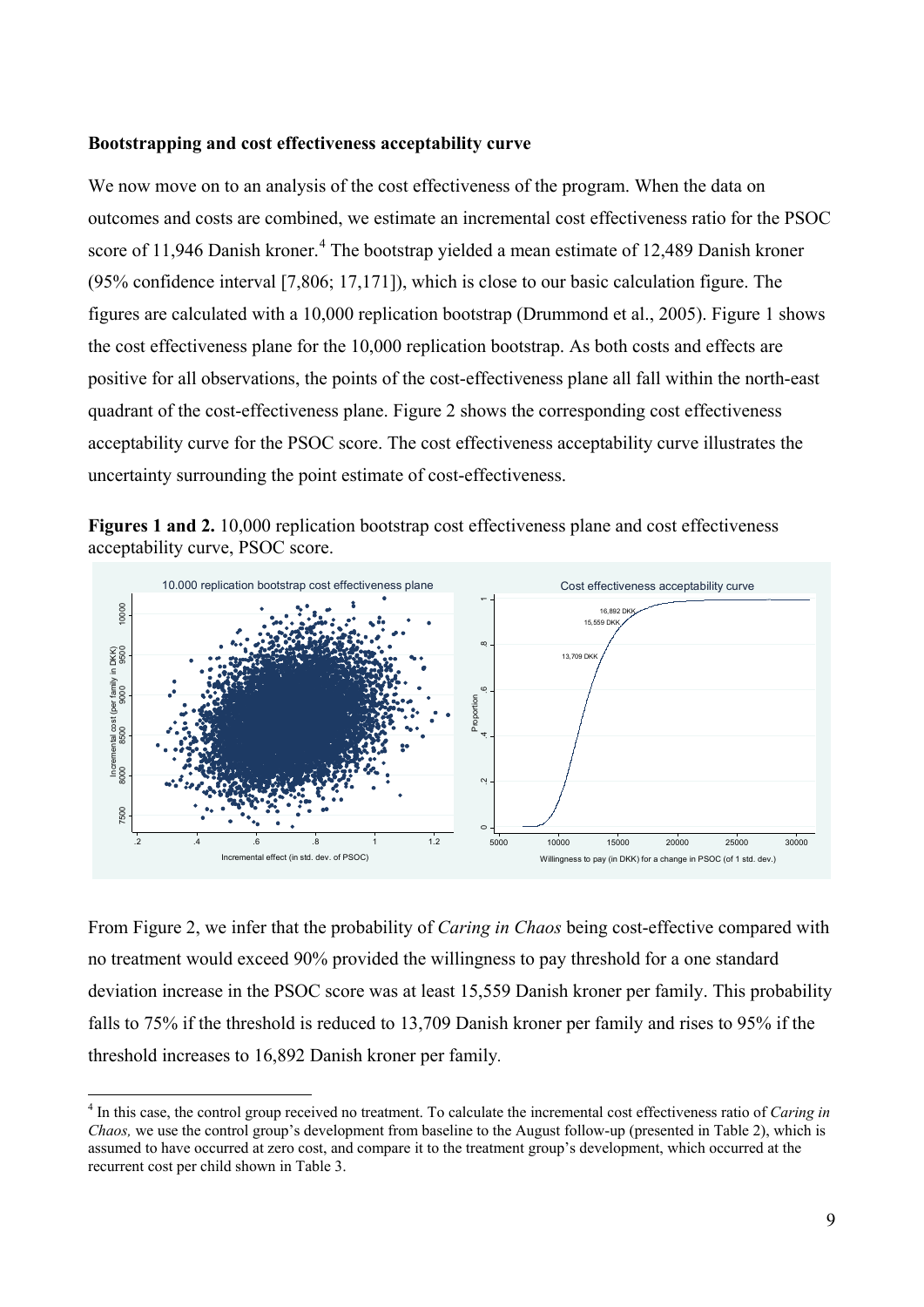#### **Parents' time-use and "time effectiveness" acceptability curve**

While the previous section evaluated the ADHD-associations expenses for offering the program to parents, and for which level of costs the program was considered cost effective, we now analyze the time effectiveness of the program from the parents' perspective. The motivation for this analysis is straightforward: for the program to be successful, parents must consider it worthwhile to participate in it. Parents who, potentially, have the most to gain from participating are therefore likely to be willing to supply more time than parents who do not expect the program to have substantial effects. The program was offered on weekday evenings and child minding services were payed for by the ADHD-association. Thus, the only relevant costs inflicted by participation were time related. Under the assumption that all parents have the same alternative cost of time, we here estimate the "time effectiveness" of the program. Actual participation time (2 ½ hours per session, except the first and the final session, which were  $3\frac{1}{2}$  hours each) was 32 hours for all parents, whereas commuting time to and from the program venues was calculating using address information. Average commuting time was 25.47 minutes (one way), which means that average total time spent on participation and commuting for all 12 sessions was 42.19 hours per family. We combine this time use information with data on outcomes and calculate an incremental time effectiveness ratio of 58.59 hours for a one standard deviation improvement in the PSOC score. The bootstrap yielded a mean estimate of 60.79 hours (95% confidence interval [37.44; 84.50]), which is close to our basic calculation figure. The bootstrapped mean and confidence intervals were, as previously, calculated with a 10,000 replication bootstrap (Drummond et al., 2005). Figures 3 and 4 show the time effectiveness plane for the 10,000 replication bootstrap and the corresponding time effectiveness acceptability curve for the PSOC score.

From Figure 4 we infer that the probability of *Caring in Chaos* being time-effective compared to no treatment would exceed 90% provided that parents were willing to spend at least 76 hours (including commuting back and forth to the program venue) to obtain a one standard deviation increase in the PSOC score. This probability falls to 75% if the threshold is reduced to 67 hours and rises to 95% if the threshold increases to 83 hours*.* In other words: if parents spend 67 hours per family, there is a 75% probability of *Caring in Chaos* being time-effective, i.e. of the program producing a higher effect on the PSOC score per unit of time than the alternative (no treatment).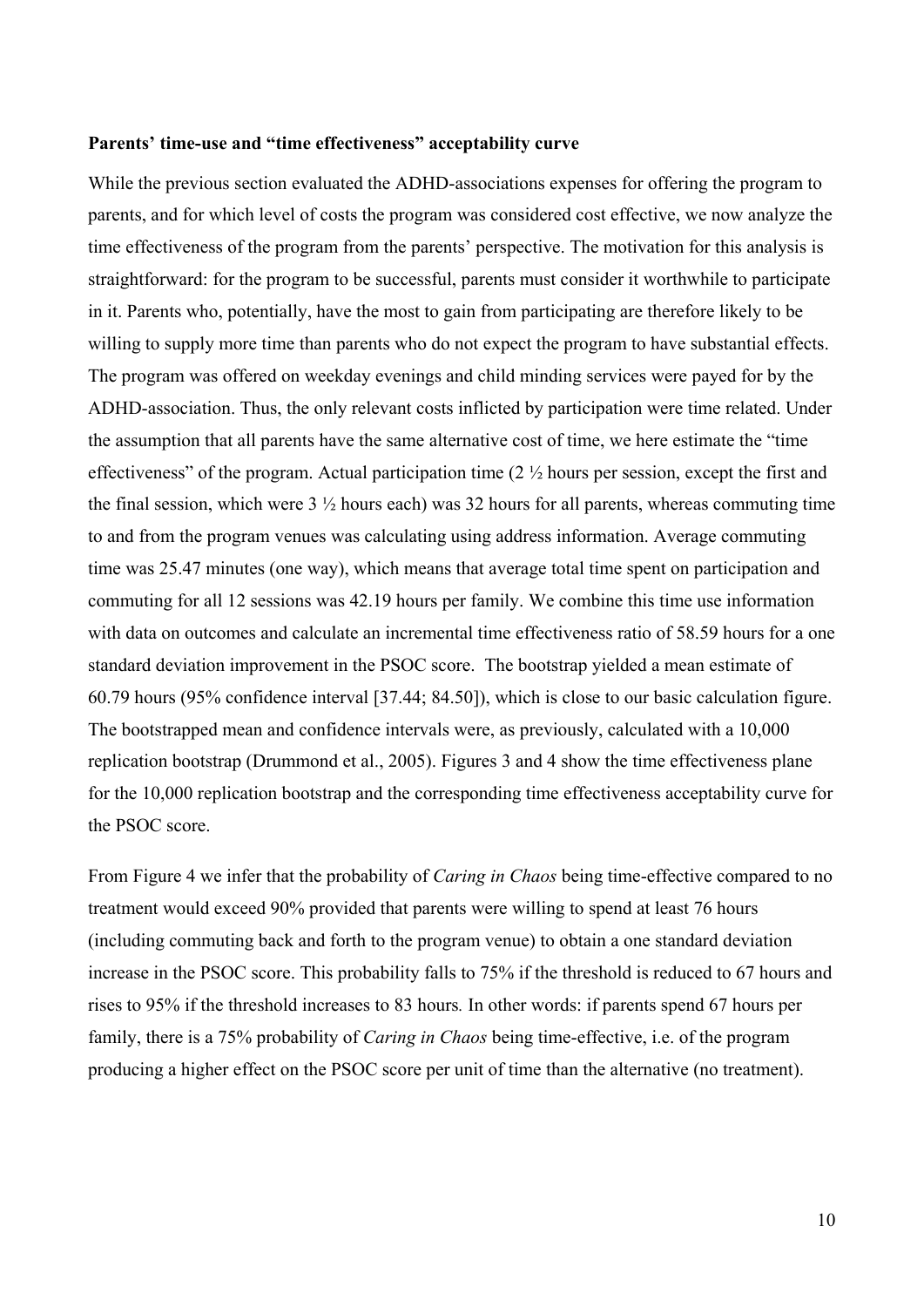**Figures 3 and 4.** 10,000 replication bootstrap time effectiveness plane and effectiveness acceptability curve, PSOC score.



#### **Summary and conclusion**

The number of children diagnosed with ADHD is increasing rapidly in many developed countries. ADHD has been shown to have considerable negative consequences for affected individuals, their families and society. Parent training programs that teach parents of children with ADHD how to handle their child's difficulties have been shown to influence both the affected children and their parents positively. However, running such programs is costly, and in view of the large increase in number of diagnosed children, there may (soon) be a shortage of staff with the required competences. One way to overcome this excess demand and to reduce the costs of providing the program is to use volunteers as trainers. This cost-effectiveness analysis evaluates the volunteer delivered parent training program *Caring in Chaos*. The analyses show that *Caring in Chaos* is as effective as similar programs as regards the increase in the *Parents Sense of Competence* scale, in spite of the recurrent costs associated with the program being substantially lower than that of similar programs. Unfortunately, the few previous cost-analyses of parent training programs that exist do not use the same outcome measures that we have access to. Therefore, we cannot compare the cost-effectiveness of *Caring in Chaos* to that of similar programs. Nevertheless, our analysis shows that the incremental cost-effectiveness ratio when we compare the program to not offering any program at all (i.e. being on the waiting list) for a one standard deviation increase in the PSOC store was 11,946 Danish kroner. The probability of *Caring in* Chaos to that of similar programs. Nevertheles, our and shows that the incremental cost-effective 40 42 44 46 Incremental time use (in the probability of *Ca*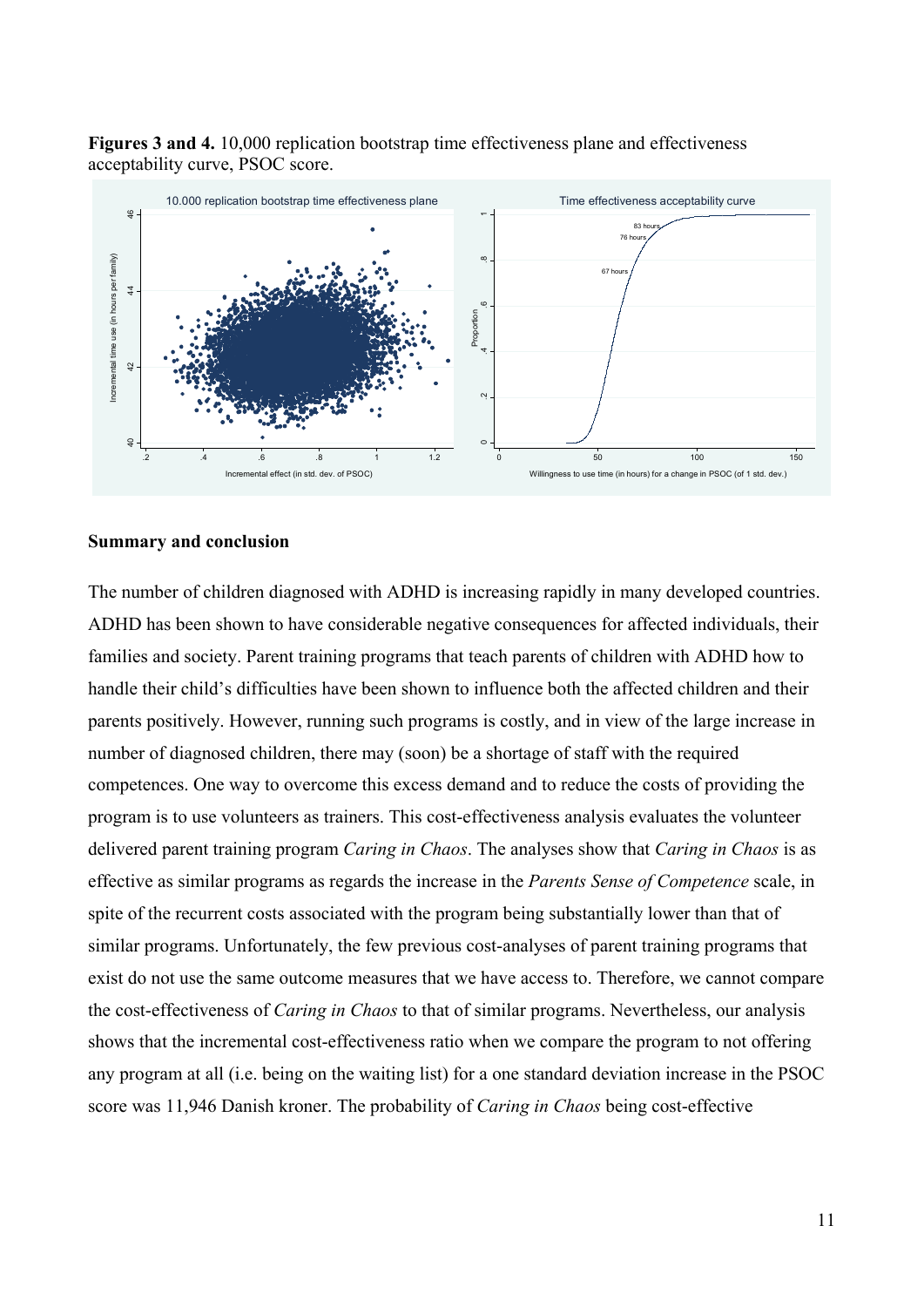(compared with no treatment) would exceed 90% provided the willingness to pay threshold for a one standard deviation increase in the PSOC score was at least 15,559 Danish kroner per family.

In addition to the aforementioned cost-effectiveness analysis, we also investigate the program's time-effectiveness from the parents' perspective (again compared to no program). The timeeffectiveness analysis shows that the incremental time-effectiveness ratio is 58.59 hours for a one standard deviation improvement in the PSOC score.

Although comparisons are difficult, *Caring in Chaos* have lower recurrent costs than similar programs while obtaining similar results. We therefore conclude that volunteer based programs like *Caring in Chaos* constitute commendable alternatives to validated parent training programs such as *Triple P* and *The Incredible Years* although more research and more comparable data are required to draw more definitive conclusions*.*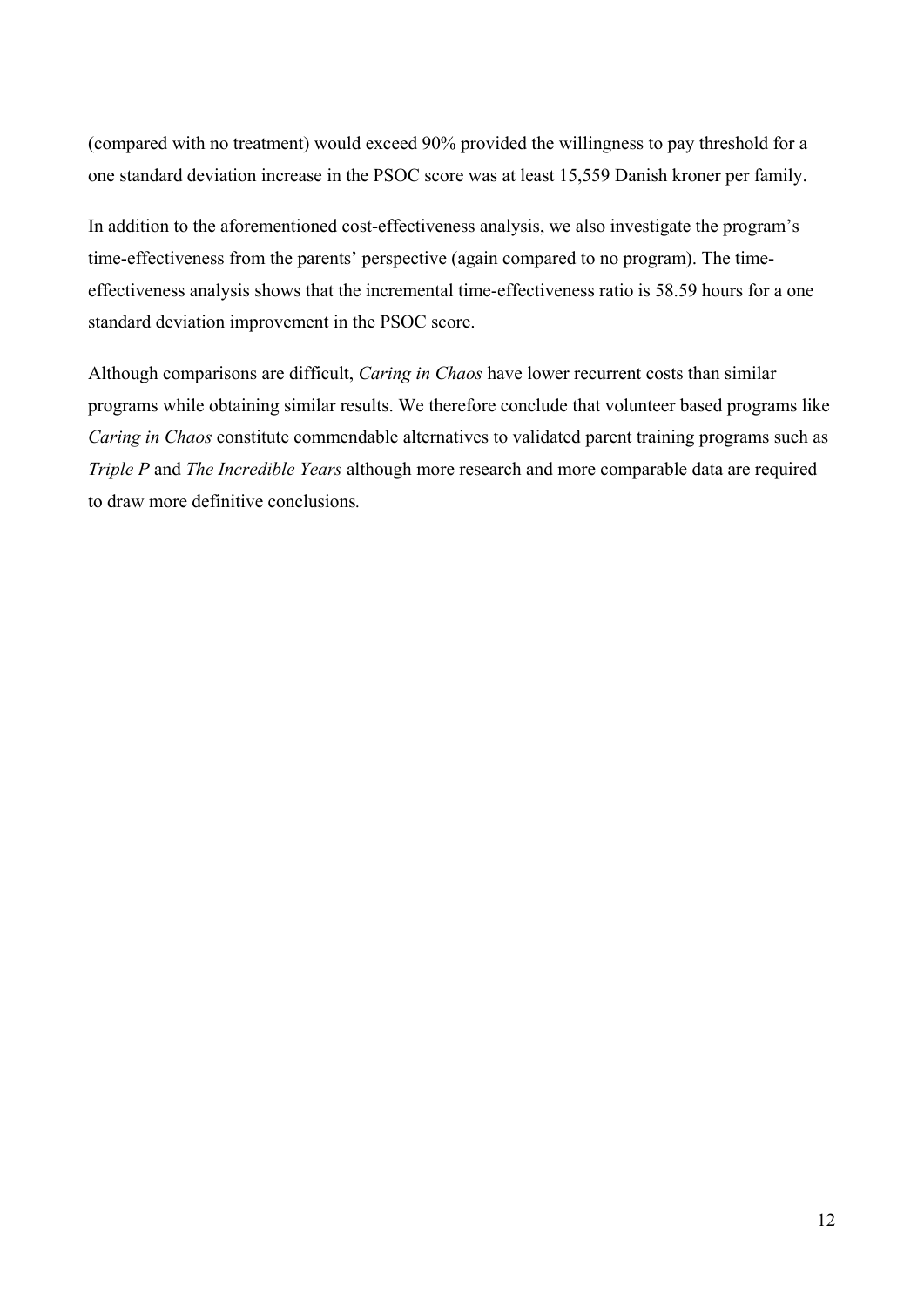#### **References:**

Bearss, Karen; Johnson, Cynthia; Smith, Tristram; Lecavalier, Luc; Swiezy, Naomi; Aman, Michael; McAdam, David B.; Butter, Eric; Stillitano, Charmaine; Minshawi, Noha; Sukhodolsky, Denis G.; Mruzek, Daniel W.; Turner, Kylan; Neal, Tiffany; Hallett, Victoria; Mulick, James A.; Green, Bryson; Handen, Benjamin; Yanhong Deng; Dziura, James. (2015): Effect of Parent Training vs Parent Education on Behavioral Problems in Children with Autism Spectrum Disorder. *JAMA: Journal of the American Medical Association.* Vol. 313, No. 15, pp. 1524-1533.

Bor, W., Sanders, M.R., Markie-Dadds, C. (2002): The effects of the Triple-P-Positive Parenting Program on Preschool Children with Co-Occurring Disruptive Behavior and Attentional/Hyperactive Difficulties. *Journal of Abnormal Child Psychology,* Vol. 30, No. 6, pp. 571-587.

Charach, Alice; Carson, Patricia; Fox, Steven; Ali, Muhammad Usman; Beckett, Julianna; Lim, Choon Guan (2013): [Interventions for preschool children at high risk for ADHD: A comparative](http://web.b.ebscohost.com/ehost/viewarticle?data=dGJyMPPp44rp2%2fdV0%2bnjisfk5Ie46bNJtqeuTbWk63nn5Kx95uXxjL6nrkexpq1KrqezOLawr1C4qLY4v8OkjPDX7Ivf2fKB7eTnfLujskm0rbBIs62wPurX7H%2b72%2bw%2b4ti7iPHv5j7y1%2bVVv8SkeeyzsEivqatJtaqxSKumr06k3O2K69fyVeTr6oTy2%2faM&hid=106)  [effectiveness review.](http://web.b.ebscohost.com/ehost/viewarticle?data=dGJyMPPp44rp2%2fdV0%2bnjisfk5Ie46bNJtqeuTbWk63nn5Kx95uXxjL6nrkexpq1KrqezOLawr1C4qLY4v8OkjPDX7Ivf2fKB7eTnfLujskm0rbBIs62wPurX7H%2b72%2bw%2b4ti7iPHv5j7y1%2bVVv8SkeeyzsEivqatJtaqxSKumr06k3O2K69fyVeTr6oTy2%2faM&hid=106) *Pediatrics,* Vol. 131, No. 5, pp. e1584-e1604.

Chorozoglou, Maria, Smith, Elizabeth, Koerting, Johanna, Thompson, Margaret J., Sayal, Kapil and Sonuga-Barke, Edmund J. S. (2015): Preschool hyperactivity is associated with long-term economic burden: evidence from a longitudinal health economic analysis of costs incurred across childhood, adolescence and young adulthood. *Journal of Child Psychology and Psychiatry.* Vol. 56, No. 9, pp 966-975.

Christensen, Christiane P., Scavenius, Christoffer (2015): *Et Felteksperiment med Kærlighed i Kaos – Et Forældretræningsprogram til Familier med ADHD eller ADHD-Lignende Vanskeligheder.*  Copenhagen: SFI – The Danish National Centre for Social Research 15:19.

Chronis, Andrea M.; Chacko, Anil; Fabiano, Gregory A. (2004): [Enhancements to the Behavioral](http://web.b.ebscohost.com/ehost/viewarticle?data=dGJyMPPp44rp2%2fdV0%2bnjisfk5Ie46bNJtqeuTbWk63nn5Kx95uXxjL6nrkexpq1KrqezOLawr1C4qLY4v8OkjPDX7Ivf2fKB7eTnfLujskm0rbBIs62wPurX7H%2b72%2bw%2b4ti7ffDf4T7y1%2bVVv8Skeeyzw2K1qbBKrq2kfu3o63nys%2bSN6uLyffbq&hid=106)  [Parent Training Paradigm for Families of Children with ADHD: Review and Future Directions.](http://web.b.ebscohost.com/ehost/viewarticle?data=dGJyMPPp44rp2%2fdV0%2bnjisfk5Ie46bNJtqeuTbWk63nn5Kx95uXxjL6nrkexpq1KrqezOLawr1C4qLY4v8OkjPDX7Ivf2fKB7eTnfLujskm0rbBIs62wPurX7H%2b72%2bw%2b4ti7ffDf4T7y1%2bVVv8Skeeyzw2K1qbBKrq2kfu3o63nys%2bSN6uLyffbq&hid=106) *Clinical Child and Family Psychology Review*, Vol. 7, No. 1, pp. 1-27

Cunnigham, Peter J. (2009): Beyond Parity: Primary Care Physicians' Perspectives On Access to Mental Health Care. *Health Affairs,* Vol. 28, No. 3, pp. 490-501.

[Currie, Janet;](javascript:__doLinkPostBack() [Stabile, Mark](javascript:__doLinkPostBack() (2006): Child Mental Health and Human Capital Accumulation: The Case of ADHD. *[Journal of Health Economics,](javascript:__doLinkPostBack()* Vol. 25, No. 6, pp. 1094-1118

Doshi, Jalpa A., Hodgkins, Paul, Kahle, Jennifer, Sikirica, Vanja, Canegolosi, Michael J., Setyawan, Juliana, Erder, M. Haim and Neumann, Peter J. (2012): Economic Impact of Childhood and Adult Attention-Deficit/Hyperactivity Disorder in the United States. *Journal of the American Academy of Child & Adolescent Psychiatry*, Vol 51, No. 10, pp.990-1002.

Due, Pernille, Diderichsen, Finn, Meilstrup, Charlotte, Nordentoft, Merete, Obel, Carsten, Sandbæk, Annelli (2014): *Børn og unges mentale helbred - Forekomst af psykiske symptomer og lidelser og mulige forebyggelsesindsatser*. København: Vidensråd for forebyggelse.

DuPaul, G.J., McGoey, K.E., Eckert, T.L. & VanBrakle, J. (2001): Preschool Children with Attention Deficit / Hyperactivity Disorder: Impairments in Behavioral, Social and School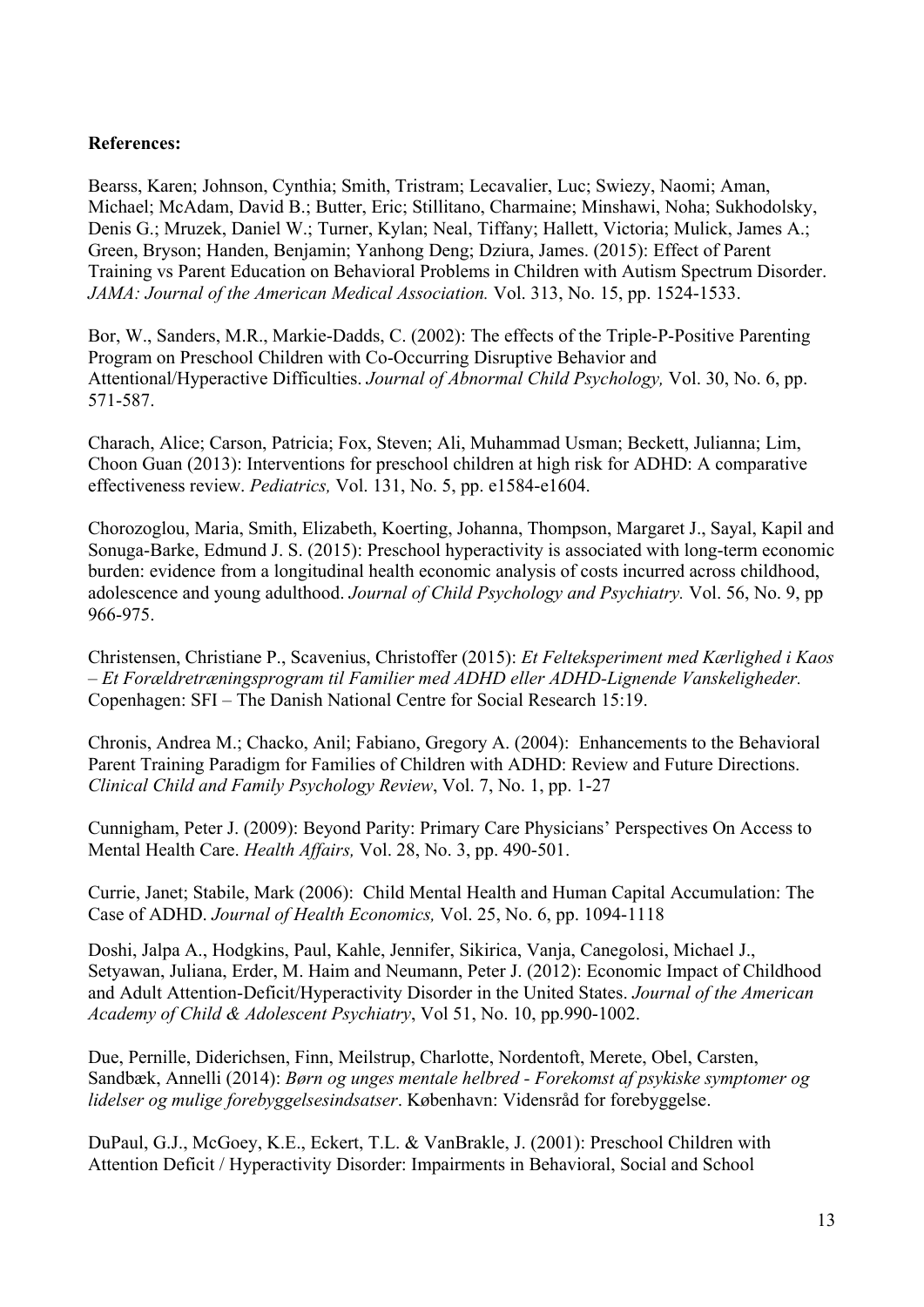Functioning. *Journal of the American Academy of Child and Adolescent Psychiatry.* Vol. 40, No. 5, pp 508-515.

Drummond, Michael F., Sculper, Mark J., Torrance, George W., O'Brien, Bernie J., & Stoddart, Greg L. (2005): *Methods for the Economic Evaluation of Health Care Programmes.* Oxford Medical Publications. Oxford University PressThird Edition.

Edwards, Rhiannon T., Céilleachair, Alan Ó, Bywater, Tracey, Hughes, Dyfrig A., Hutchings, Judy (2007): Parenting Programme for Parents of Children at Risk of Developing Conduct Disorder: Cost Effectiveness Analysis. *British Medical Journal*, Vol 334 No. 7595. pp. 682-687.

[Fletcher, Jason M \(2014\):](javascript:__doLinkPostBack() The Effects of Childhood ADHD on Adult Labor Market Outcomes. *[Health Economics](javascript:__doLinkPostBack()*, Vol. 23, No. 2, pp. 159-81

Gardner, Frances; Burton, Jennifer; Klimes, Ivana. (2006): Randomised controlled trial of a parenting intervention in the voluntary sector for reducing child conduct problems: outcomes and mechanisms of change. *Journal of Child Psychology & Psychiatry.* Vol. 47, No. 11, pp.1123-1132.

Honeycutt, Amanda A., Khavjou, Olga A., Jones, Deborah, J., Cuellar, Jessica, Forehand, Rex L. (2015): Helping the Noncompliant Child: An Assessment of Program Costs and Cost-Effectiveness. *Journal of Child and Family Studies.* Vol. 24, No. 2, pp. 499-504.

Huang, Huei-Lin; Chao, Chia-Chen; Tu, Chuan-Ching; Yang, Pin-Chen. (2003): Behavioral parent training for Taiwanese parents of children with attention-deficit/hyperactivity disorder. *Psychiatry & Clinical Neurosciences.* Vol. 57, No. 3, pp. 275-281.

Johnston, Charlotte & Mash, Eric J. (2001): Families of Children With Attention Deficit/Hyperactivity Disorder: Review and Recommendations for Future Research. *Clinical Child and Family Psychology Review*, Vol. 4, No. 3 pp. 183-207.

Nijmeijer, Judith S.; Minderaa, Ruud B.; Buitelaar, Jan K.; Mulligan, Aisling; Hartman, Catharina A.; Hoekstra, Pieter J. (2008): Attention-deficit/hyperactivity disorder and social dysfunctioning. *Clinical Psychology Review,* Vol. 28, No. 4, pp. 692-708.

O'Neill, Donal, McGilloway, Sinéad, Donnelly, Michael, Bywater, Tracey, Kelly, Paul (2013): A Cost-Effectiveness Analysis of the Incredible Years Parenting Programme in Reducing Childhood Health Inequalities. *European Journal of Health Economics,* Vol. 14, No. 1, pp.85-94.

Pisterman, Susan; Firestone, Philip; McGrath, Patrick; Goodman, John T.; Webster, Ikuko; Mallory, Risa; Coffin, Bea (1992): The effects of parent training on parenting stress and parenting sense of competence. *Canadian Journal of Behavioural Science.* Vol 24, No. 1, pp. 41-58.

Sonuga-Barke, Edmund J. S.; Brandeis, Daniel; Cortese, Samuele; Daley, David; Ferrin, Maite; Holtmann, Martin; Stevenson, Jim; Danckaerts, Marina; van der Oord, Saskia; Döpfner, Manfred; Dittmann, Ralf W.; Simonoff, Emily; Zuddas, Alessandro; Banaschewski, Tobias; Buitetaar, Jan; Coghill, David; Hollis, Chris; Konofal, Eric; Lecendreux, Michel; Wong, Ian C. K.(2013): Non pharmacological Interventions for ADHD: Systematic Review and Meta-Analyses of Randomized